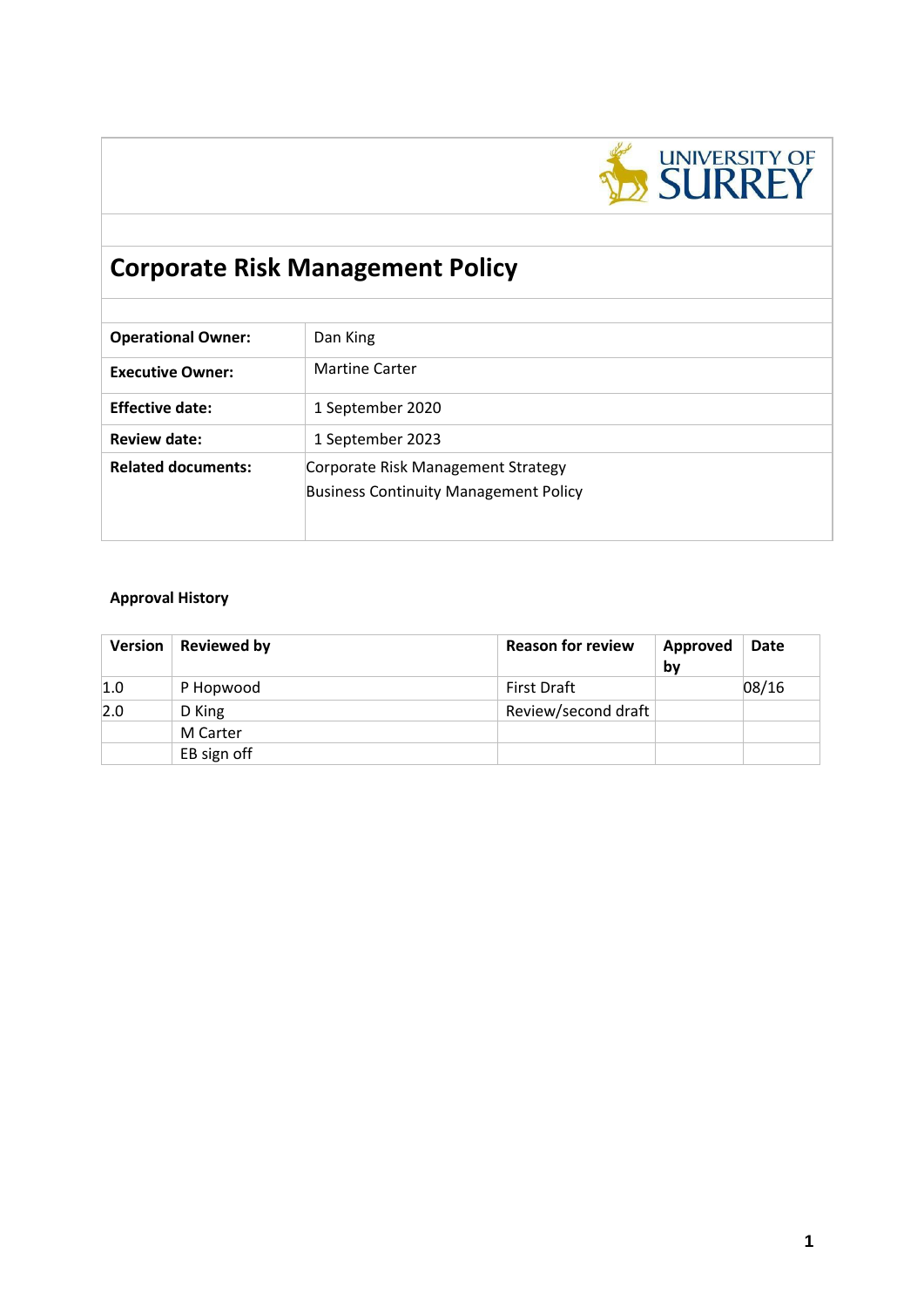## **1 Introduction**

## **1.2 Legislative context**

1.1.1 The University is answerable to the OfS (Office for Students, formerly HEFCE) for the proper use of the funding they provide. The "[Terms and conditions of funding for higher education](https://www.officeforstudents.org.uk/publications/terms-and-conditions-of-funding-for-2020-21/)  [institutions](https://www.officeforstudents.org.uk/publications/terms-and-conditions-of-funding-for-2020-21/)" , currently prescribes that "In accordance with the HEI's own statutes and constitution, there should be effective arrangements for providing assurance to the governing body that the HEI has a robust and comprehensive system of risk management, control and corporate governance."

## **1.2 Purpose**

- 1.2.1 This policy outlines the key principles to be implemented by the University in the undertaking of effective risk management procedures and their necessary control and governance.
- 1.2.2 In accordance with the Terms and Conditions of funding for higher education institutions (OfS), this policy ensures that there are effective arrangements for providing assurance to the governing body that the University has a robust and comprehensive system of risk management.
- 1.2.3 This policy enables the University to meet the expectation of our Governing Boards with regards to Risk Management.
- 1.2.4 This policy enables effective Risk Management in order to benefit the University through operational improvement and informed strategic decision making.
- 1.2.5 This policy should be read in conjunction with the Corporate Risk Management Strategy and Corporate Risk Management Guidance documents, which provide additional, practical detail on the University's approach to risk management.

### **1.1 Definitions**

- 1.1.1 **Risk**  an uncertain event or situation which, should it occur, would have an adverse effect on the University's ability to achieve its goals and objectives. Risks may relate to the wider external context, to the policy or funding landscape.
- 1.1.2 **Risk Management** The systematic and proactive application of principles, approach and processes to the task of identifying, assessing and responding to risk. This includes determining and implementing appropriate responses and mitigating actions, to minimise the likelihood and impact of risks, whilst also maximising potential from emerging opportunities.
- 1.1.3 **Risk Appetite**  the level of risk an organisation is prepared to take to achieve its strategic objectives.
- 1.1.4 **Level 1 Risk**  have the potential to destabilise the University's financial viability, reputation, operations, or ability to achieve its strategic objectives. They are the highest level risks the University faces and are categorised as operational, financial, legal or regulatory. They require pan university responses to effectively manage. They require pan university responses to effectively manage.
- 1.1.5 **Level 2 Risk** have the potential to significantly affect a specific, major department or area of the University or a large University-driven project or programme. These risks may significantly contribute to, or provide a breakdown of Level 1 risks, but do not destabilise the viability, reputation or strategic objectives of the University on their own. They are managed either by either a single EB member or their direct reports, these are organised according to the structure of the University e.g. Estates or IT, and map to Level 1 risks.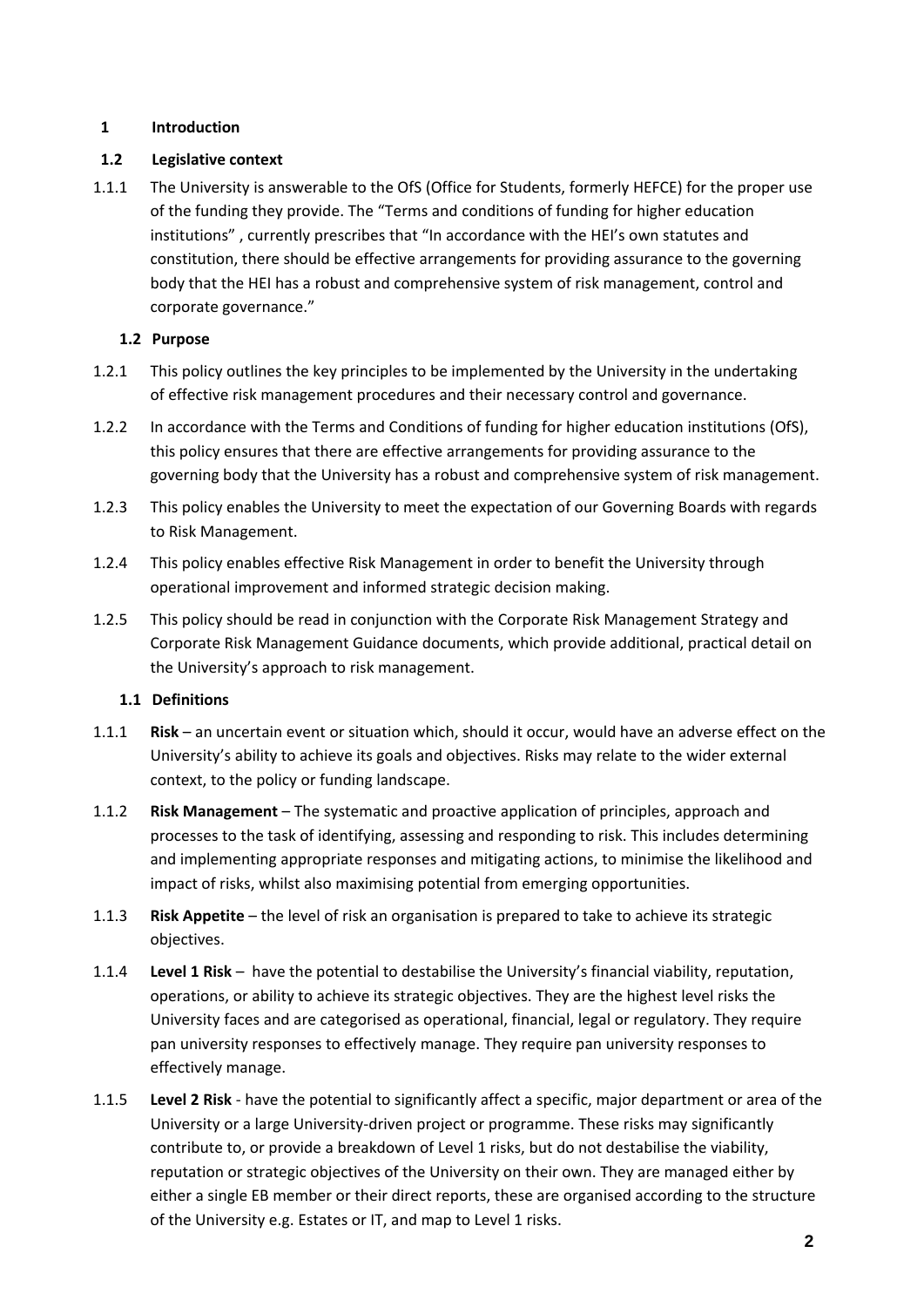### **2 Scope**

- 2.1.1 This policy is aimed at supporting risk management processes for Level 1 and Level 2 University risks, although the principles can be, and are encouraged to be, applied to wider university functions where risk management activity occurs.
- 2.1.2 The principles described in this policy provide the foundation for risk management processes at the University. They must be adopted in all areas of Level 1 and Level 2 risk management activity and embedded it into business as usual risk management.
- 2.1.3 This policy does not provide guidance for the management of risk related to high impact operational incidents which would affect business continuity. This is covered by th[e Business](https://www.surrey.ac.uk/sites/default/files/2018-05/business-continuity-management-policy-%28iso22301%29-december-2017-1.0.pdf)  [Continuity Management Policy.](https://www.surrey.ac.uk/sites/default/files/2018-05/business-continuity-management-policy-%28iso22301%29-december-2017-1.0.pdf)

## **3 Policy Principles**

- **3.1** Risk management will be aligned to the University's aims, objectives and priorities. It will highlight all strategic and operational risks that may prevent the University from fulfilling its objectives.
- **3.2** Risk management will help the University's leadership to understand risks and participate in improved decision-making.
- **3.3** Risk Management will enable proactive, innovative and effective treatment of risks.
- **3.4** There will be a consistent approach to the identification, assessment and management of risks throughout the University.
- **3.5** Risk control and mitigation measures will be effective, appropriate, proportionate, affordable and flexible.
- **3.6** Risk Management will be embedded as a fundamental part of governance and leadership, affecting how the University is directed, managed and controlled.
- **3.7** Roles and responsibilities relating to the process and operational requirements of risk management will be clearly set out in the Corporate Risk Management Strategy.
- **3.8** Level 1 risks must be owned at executive level and Level 2 risks must be owned by an EB lead or their direct report.
- **3.9** Strategic Planning will hold the repository for the Level 1 risk register and EB members/their direct reports are expected to maintain their Level 2 risk registers.
- **3.10** There is a clear process for bringing significant issues to the attention of the Executive Board more rapidly when required.
- **3.11** Risk appetite will be determined and reviewed at least annually. The agreed risk appetite statement will be clearly communicated to all staff involved in risk management.
- **3.12** Clear risk management processes and guidance will be established, communicated and embedded for Level 1 and Level 2 risks. There may also exist different but aligned risk management processes at other levels e.g. small projects.
- **3.13** There will be a defined, regular review schedule of the University's exposure to Level 1 and Level 2 risk, with identification, assessment and response to relevant risks happening on an ongoing basis.
- **4 Governance Requirements**